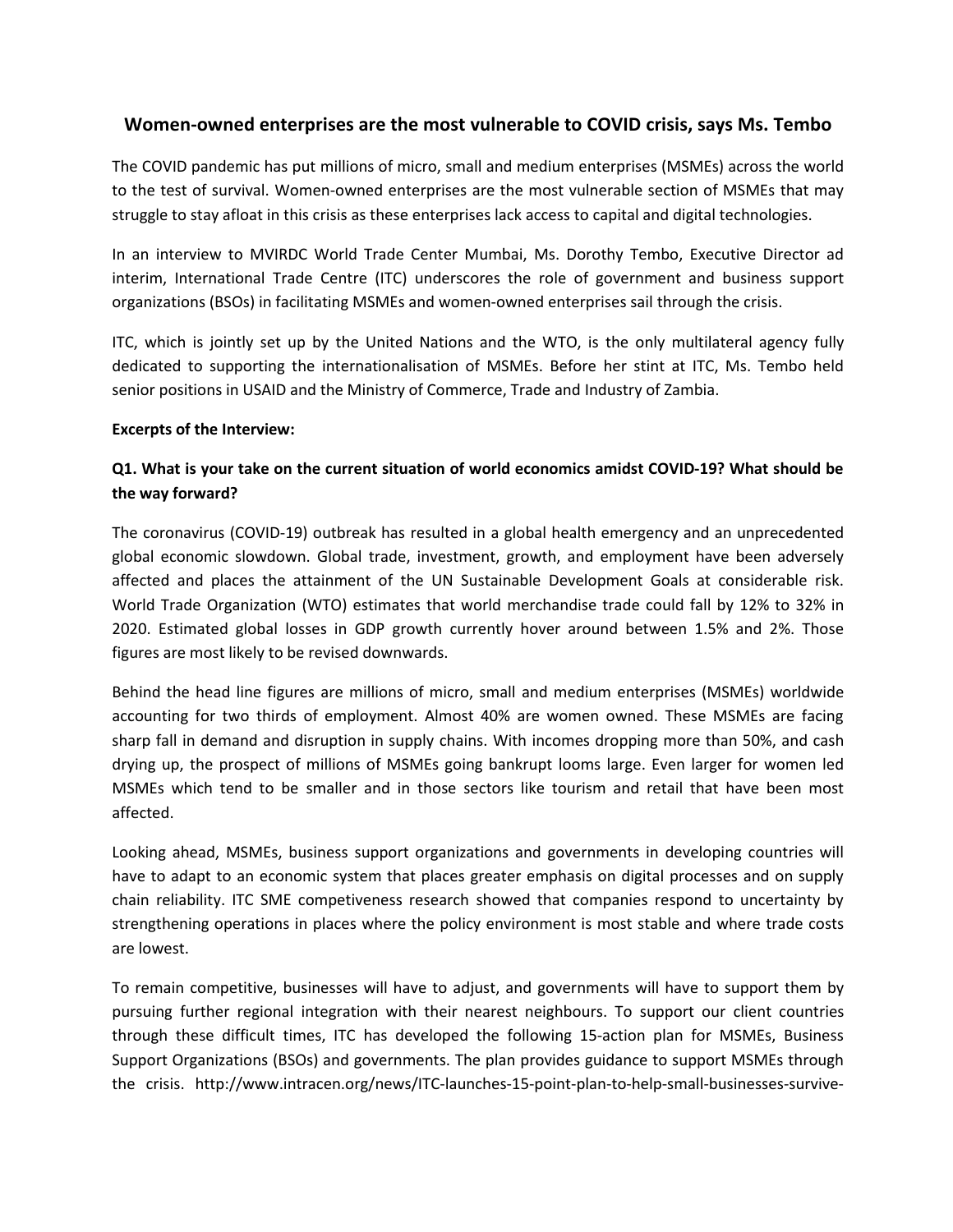#### the-pandemic/

As BSOs play the important role of agile, expert and trusted connectors between MSMEs and the government. ITC survey results show that half of the business respondents consider it difficult to access information and benefits from COVID-related governmental assistance programmes.

For governments, the plan proposes five action points directly targeting the facilitation of exports and imports. Such measures should complement other measures that governments may take to support the economic well-being of MSMEs and their employees.

#### **Q2. How is COVID-19 impacting women in trade?**

Women face disproportionate economic, health and social challenges. That is a fact backed by survey after survey. In trade, only 1 in 5 exporting small businesses are women-owned but women own mostly those MSMEs most vulnerable during periods of crisis.

This unfortunate state of play means that the COVID-19 crisis will exacerbate the challenges facing women in trade, especially as it relates to access to critical information on market and trade –related opportunities, including government support initiatives in response to the pandemic; access to skills and capital required to adjust production and distribution; use of digital platforms for business operations; and access to markets.

# **Q3. How should trade policies be redrafted to encourage and support women's economic empowerment?**

Covid-19 has exacerbated existing gender inequalities but also made them more visible. And as we look to shape a gender-equitable post-Covid era, we have an opportunity to correct this.

One such inequality is the persisting gender digital divide. If anything, the pandemic has demonstrated the importance of having access to, and being able to use, the internet which has served as a lifeline for many, offering access to critical information including essential support services and education. For women entrepreneurs whose businesses are taking a severe economic hit, the internet can provide key market information such as new export restrictions and opportunities to reach new customers through e-commerce platforms.

However, there are millions of women who do not have access or cannot use the internet due to lack of digital literacy skills. Worldwide, women are still 8% less likely than men to own a mobile phone, and there are still 300 million fewer women than men who have access to the internet.

A key policy response is to invest in educational and digital skills initiatives that increase women and girls' digital literacy. Basic digital literacy as well as more advanced digital competencies and access to devices and services are urgently required for women led businesses and producers to receive information and support, perform increasingly digitised business processes, and access financial services and markets.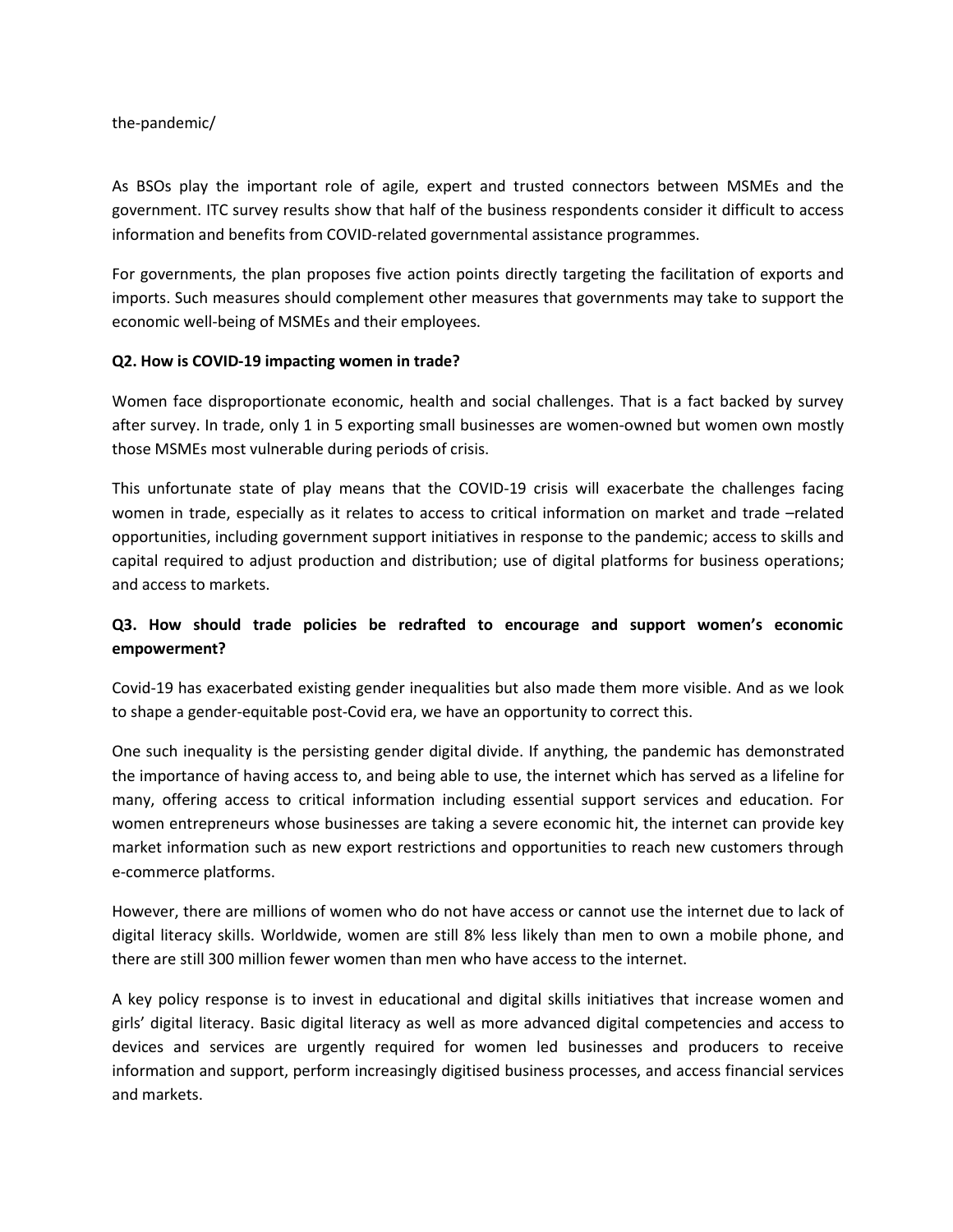In addition, more targeted interventions are needed to equip women led MSMEs, and entrepreneurs with the knowledge and skills to adapt and successfully navigate the economic crisis. Given the importance of equal access and use of internet, ITC is proud to be a co-founding member of the EQUALS Global Partnership to bridge the digital gender divide.

For any new or existing government intervention, it is important to ensure women are benefitting by making sure they have relevant information, and to collect gender-disaggregated data and monitor take up and impacts. This will enable governments to adjust programmes, and understand the gender specific impacts of the crisis on women entrepreneurship. ITC's Shetrades platform is a rich source of information and experience sharing. https://www.shetrades.com/en

As we mark 25 years since the adoption of the Beijing Declaration and Plan for Action, policy-makers, corporates and international organisations need to mainstream gender in our collective response to the pandemic.

# **Q4. What needs to be done to bring about greater engagement and participation of women in setting norms in multilateral trade?**

Recognizing the need to foster women's economic empowerment, under the auspices of the International Gender Champions, the Buenos Aires Joint Declaration on Trade and Women's Economic Empowerment was adopted in December 2017 at the 11th WTO Ministerial Conference. Today, 127 WTO member states and observers have joined the Declaration.

The Declaration highlights key areas where we can take concrete action towards greater engagement and participation of women in trade. These include the use of gender-based analysis of trade policy and trade agreements; better integration of women into public procurement; taking more aggressive steps through domestic policies to educate and re-skill women and girls in science, technology, engineering and mathematics; and addressing the barriers to capital for women-owned businesses.

#### **Q5. How should MSMEs be reoriented into getting back to global value chains?**

There are a number of measures which will be important for the recovery and future resilience of MSMEs. In the short term, a range of immediate actions will be necessary for reorienting business operations including adopting the use of flexible working arrangements for staff and new hygiene measures and engaging in more frequent and open communication with suppliers, customers and third party service providers, such as transport companies and banks to plan for and mitigate business disruptions.

Next to operational concerns, businesses should seek support from chambers of commerce, export promotion agencies, sectoral associations and other support organizations, which can offer advice on government support and advocate on their behalf. Now more than ever, it is crucial that businesses and their representatives take advantage of public-private dialogue forums and consultation mechanisms to make their views known to policymakers and regulatory authorities.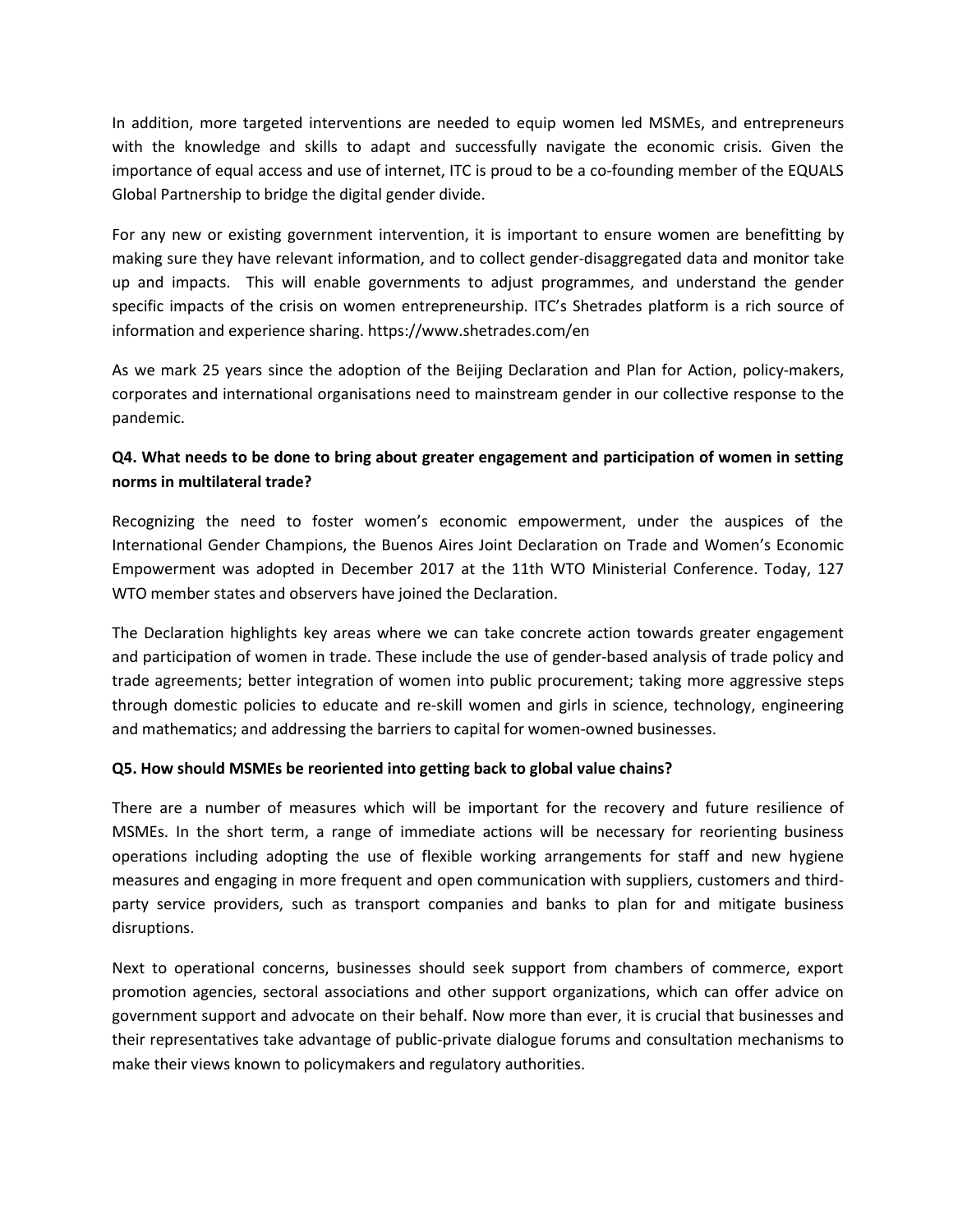MSME recovery and resilience also calls for a long-term strategy which seeks to build business models that lean more on regional value chains; digital solutions; and green technology.

ITC's 15-Point Action Plan outlines in detail, the measures which will be critical for MSME recovery.

## **Q6. How can trade promotion bodies across the world support MSMEs in the present situation?**

These business support organizations (BSOs) have a critical role to play in the MSME recovery.

Most of the services offered by business support organizations  $-$  such as trade missions, business matchmaking events and conferences – remain highly relevant to the survival and success of MSMEs. Before the crisis, many of these organizations had already begun to experiment with digital technologies which will complement the traditional face-to-face approach.

Moreover, BSOs serve as connectors between MSMEs and the government. They benefit from their convening power to collect and aggregate the views of small businesses, build consensus and offer policy recommendations to governments. They can leverage internal and external networks to ensure micro enterprises, women-led businesses, rural MSMEs and others are not left behind.

Business support organizations can also provide MSMEs with information about business continuity, teleworking, crisis leadership and cash flow management by curating and sharing external links. Once governments announce their support packages, such organizations can help disseminate information to MSMEs and distribute resources, mobilizing their existing networks and leveraging their credibility.

Research is an essential activity that MSMEs rarely have the time or the resources to carry out themselves. They suffer from a lack of information about global trends in supply and demand that might be relevant to their business, and how these trends are changing in response to the crisis. BSOs can play an instrumental role in using international networks and partners to carry out customized research on these topics and disseminating the findings to MSMEs and other interested parties.

BSOs also need to get ready for the post-covid-19 world by being a leader in enabling MSMEs to thrive within a digital, global economy geared towards resilience, inclusiveness and sustainability.

#### **Notifications**

#### **Press Information Bureau, Government of India**

Prime Minister interacts with his counterpart in Mauritius

<https://pib.gov.in/PressReleasePage.aspx?PRID=1626360>

Prime Minister interacts with President of Sri Lanka